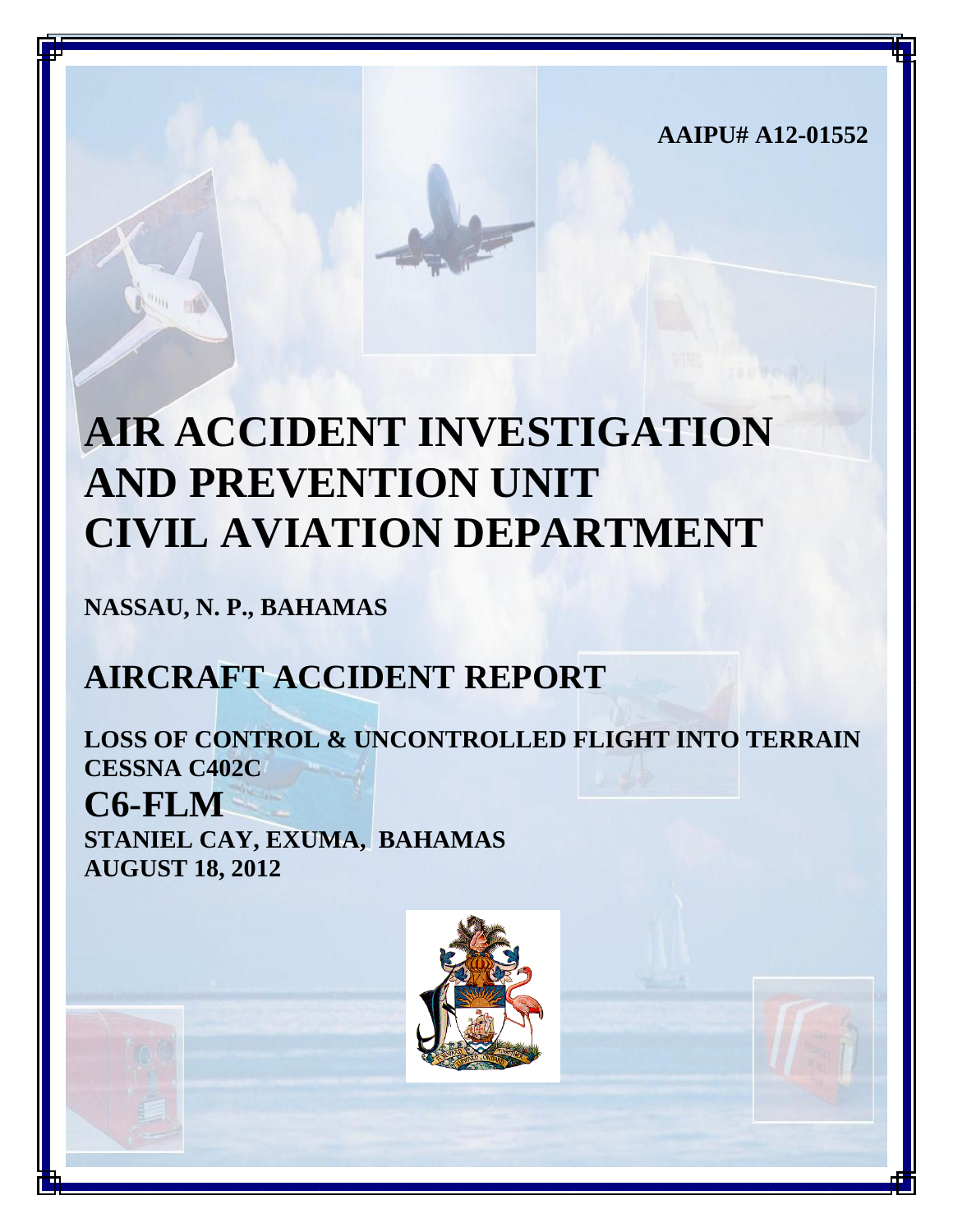

**Bahamas Department of Civil Aviation Air Accident Investigation and Prevention Unit P. O. Box AP-59244 Lynden Pindling International Airport Nassau N. P., Bahamas**



## **AIRCRAFT ACCIDENT REPORT CESSNA C402 C6-FLM**

#### **LOSS OF CONTROL & UNCONTROLLED FLIGHT INTO TERRAIN STANIEL CAY, EXUMA, BAHAMAS**

**AUGUST 18, 2012**

Abstract: This report outlines the circumstances involving the accident of Flamingo Air Limited's aircraft a Cessna C402C that crashed into bushes south of the extended center line of runway 16 while attempting a go-around after landing on wet runway at Staniel Cay, Exuma, Bahamas on August 18, 2012.

Final Report C6-FLM Page 2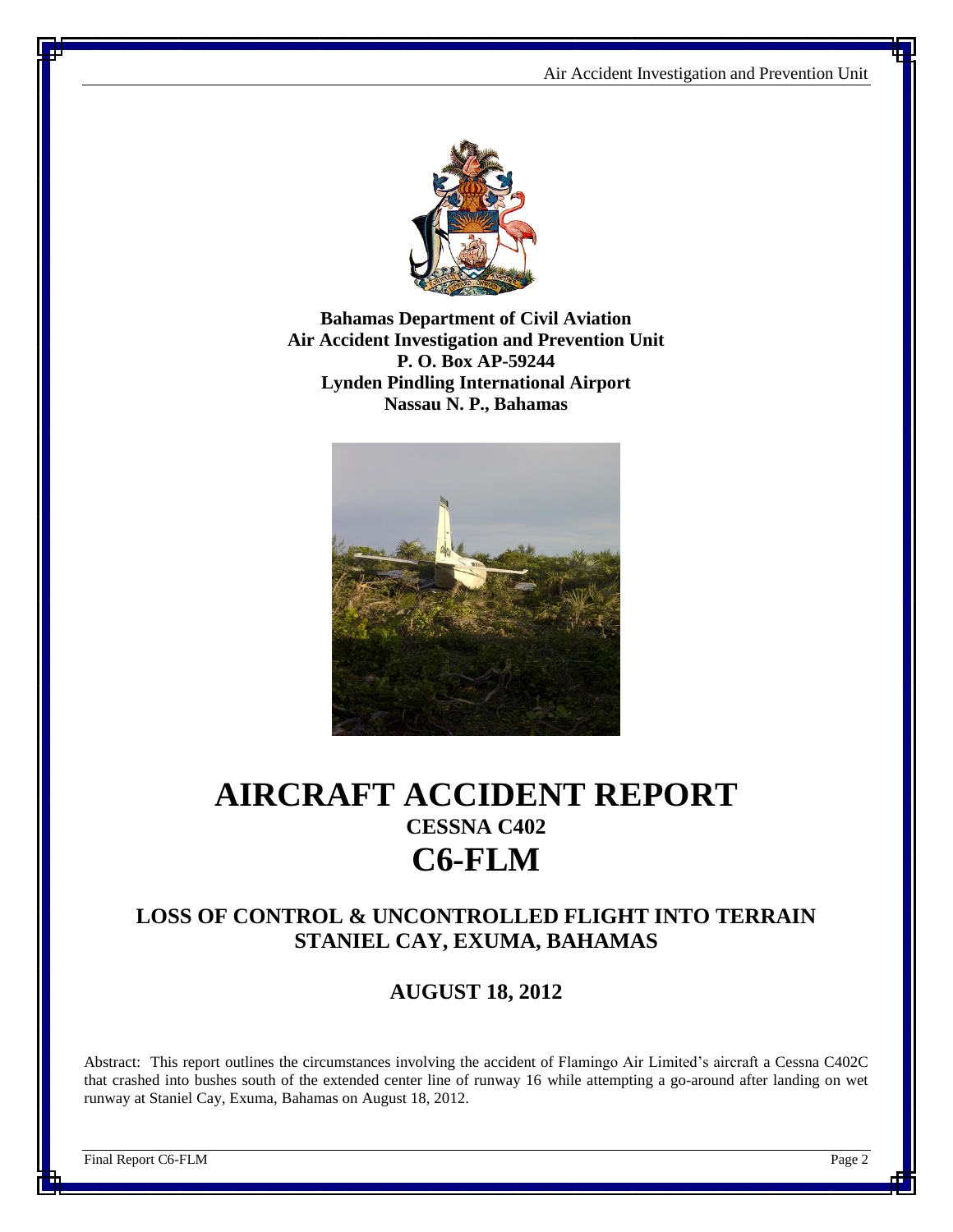

## **Bahamas Department of Civil Aviation Air Accident Investigation and Prevention Unit**

The Air Accident Investigation and Prevention Unit (AAIPU) is the accident investigation unit of the Bahamas Civil Aviation Department (BCAD).

The AAIPU's function is to promote and improve safety and public confidence in the aviation industry through excellence in:

- independent investigation of aviation accidents and other safety occurrences
- safety data recording, analysis and research
- fostering safety awareness, knowledge and action.

#### **The AAIPU does not investigate for the purpose of apportioning blame or to provide a means for determining liability.**

The AAIPU performs its functions in accordance with the provisions of the *Bahamas Civil Aviation (Safety) (Amendment) Regulations (CASAR) 2010, Schedule 19, International Civil Aviation Organization (ICAO) Annex 13* and, where applicable, relevant international agreements.

The Civil Aviation Department is mandated by the Ministry of Transportation and Aviation to investigate air transportation accidents and incidents, determine probable causes of accidents and incidents, issue safety recommendations, study transportation safety issues and evaluate the safety effectiveness of agencies and stakeholders involved in air transportation.

The AAIPU makes public its actions and decisions through accident reports, safety studies, special investigation reports, safety recommendations and safety alerts. When the AAIPU issues a safety recommendation, the person, organization or agency must provide a written response within 90 days. That response must indicate whether the person, organization or agency accepts the recommendation, any reasons for not accepting part or all of the recommendation, and details of any proposed safety action to give effect to the recommendation.

Copies of accident reports can be obtained by contacting:

**Captain Patrick L. Rolle Director Bahamas Department of Civil Aviation P. O. Box N975 Nassau N. P., Bahamas (242) 326-0339/40**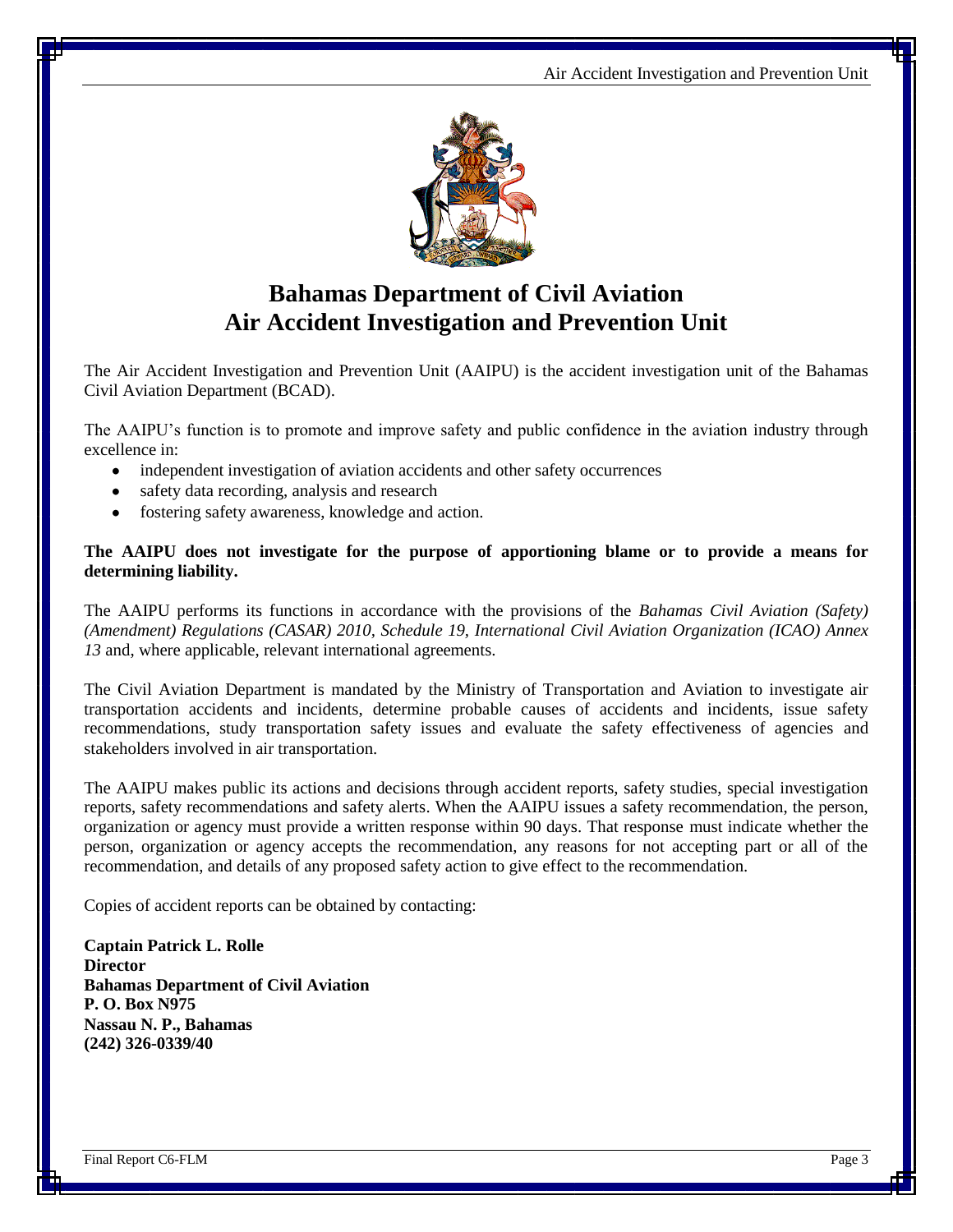Air Accident Investigation and Prevention Unit

August 31, 2012

Captain Patrick L. Rolle **Director** Bahamas Civil Aviation Department P.O. Box N-975 Nassau, N.P., Bahamas

Sir

I am duty-bound to submit this report on the circumstances of the accident involving C6-FLM, a Cessna C402C aircraft, registered in the Bahamas to Raymond Meadows Sr. of Tarpum Bay, Eleuthera, Bahamas and operated by Flamingo Air Limited, a certified Bahamas Air Operator Certificate Holder. This accident occurred on August 18, 2012 at 2:50 pm local time (1850 UTC) in bushes at the end of runway 16 at Staniel Cay Airport, in the Exuma Cays, Bahamas.

This report is submitted pursuant to Part XII, Regulation 80, and Schedule 19 of the Bahamas Civil Aviation (Safety)(Amendment) Regulation (CASR 2010) and in accordance with Annex 13 to the Convention on International Civil Aviation Organization (ICAO).

In accordance with Annex 13 to the Convention on International Civil Aviation (ICAO), and Schedule 19 of the Bahamas Civil Aviation (Safety)(Amendment) Regulations (CASAR), the fundamental purpose of such investigations is to determine the circumstances and causes of these events, with a view to the preservation of life and the avoidance of similar occurrences in the future. It is not the purpose of such investigations to apportion blame or liability.

This report contains facts, which have been determined up to the time of publication. Information is published to inform the aviation industry and the public of the circumstances surrounding this accident. The contents of this report may be subjected to alterations or corrections if additional factual information becomes available.

Regards

Delvin R. Major Investigator in Charge Air Accident Investigation and Prevention Unit Bahamas Department of Civil Aviation Lynden Pindling International Airport Nassau, N. P., Bahamas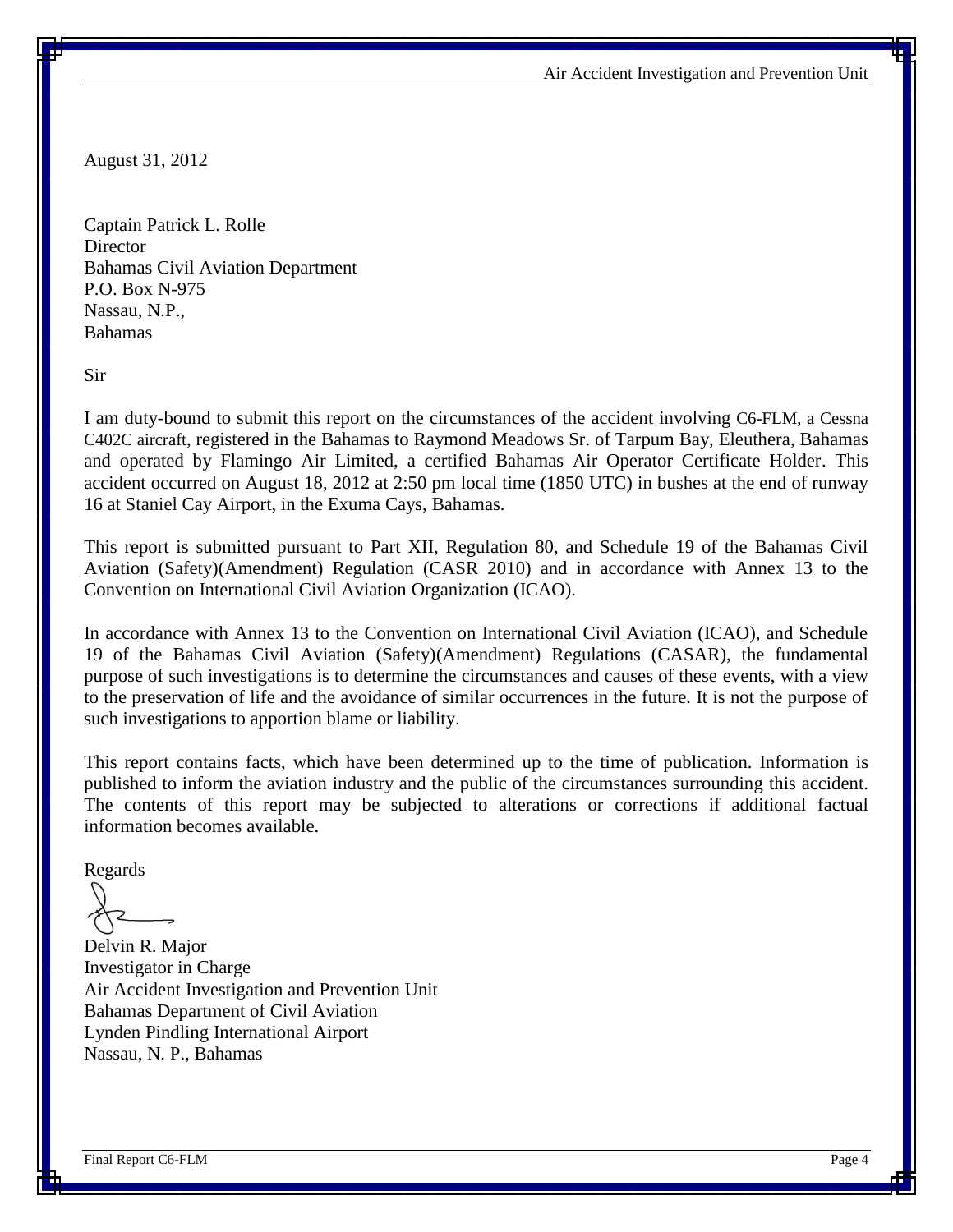

### BAHAMAS CIVIL AVIATION DEPARTMENT AIR ACCIDENT INVESTIGATION AND PREVENTION UNIT

**TITLE**

| <b>Registered Owner:</b>           | Mr. Raymond Meadows Sr.                                                                                    |
|------------------------------------|------------------------------------------------------------------------------------------------------------|
| Operator:                          | Flamingo Air Charters Limited                                                                              |
| <b>Manufacturer:</b>               | Cessna                                                                                                     |
| <b>Aircraft Type:</b>              | C402C                                                                                                      |
| <b>Nationality:</b>                | <b>Bahamas</b>                                                                                             |
| <b>Registration:</b>               | C6-FLM                                                                                                     |
| <b>Place of Accident:</b>          | In bushes 314 feet south of extended centerline of Runway 16 at Staniel Cay<br>Airport, Staniel Cay, Exuma |
| <b>Date and Time:</b>              | August 18, 2012 at 1850 UTC (2:50pm DST)                                                                   |
| <b>Notification:</b>               | DCA, NTSB, FAA                                                                                             |
| <b>Investigating Authority:</b>    | Civil Aviation Department<br>Air Accident Investigation and Prevention Unit                                |
| <b>Investigator in Charge:</b>     | Mr. Delvin R. Major                                                                                        |
| <b>Accredited Representatives:</b> | None Assigned                                                                                              |
| <b>Releasing Authority:</b>        | Civil Aviation Department, Nassau, N. P., Bahamas                                                          |
| <b>Date of Report Publication:</b> | August 31, 2012                                                                                            |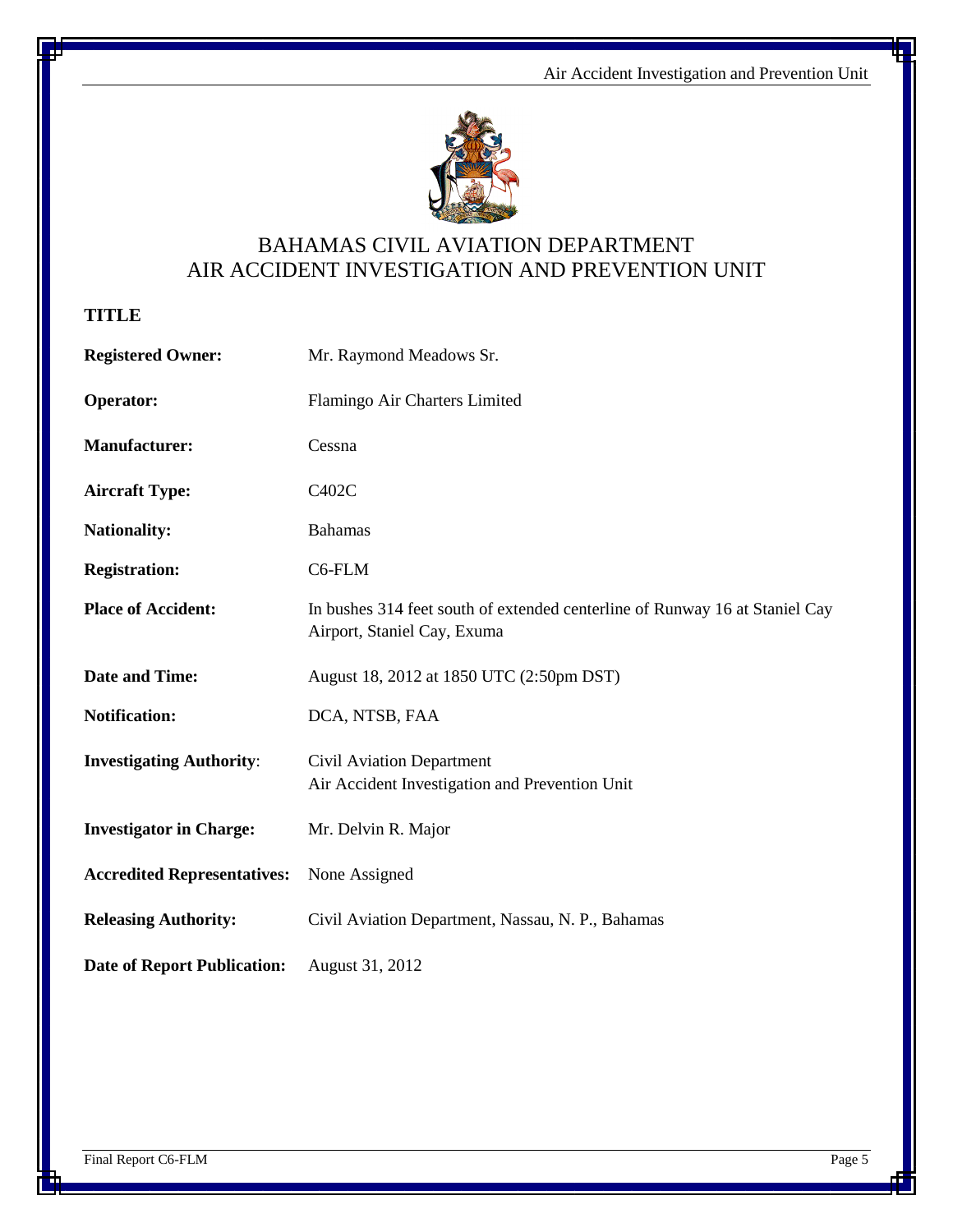#### **Factual Report**

On August 18, 2012 about 1850 UTC / 2:50pm Eastern Daylight Time (EDT), C6-FLM a turbo charged, fuel injected, fixed wing, multi-engine aircraft Cessna C402C registered to Mr. Raymond Meadows Sr., and operated by Flamingo Air Charters Limited crashed in bushes 314 feet south of the extended centerline of runway 16 due to a failed attempt at a go-around after touchdown due to poor runway conditions on landing.

The aircraft was a scheduled flight from Lynden Pindling International Airport (MYNN), Nassau, Bahamas to Staniel Cay, Exuma, Bahamas. The aircraft was on a visual flight rules (VFR) flight plan. Instrument meteorological conditions prevailed at the time of the accident according to occupants of the aircraft.

The official notification of the accident was made to the Bahamas Civil Aviation Department Air Accident Investigation & Prevention Unit at Lynden Pindling Int'l Airport, Nassau, N. P., Bahamas where investigations began immediately.

Mr. Lance Marvin Francis was listed as the pilot in command on the flight. He was the holder of a valid Bahamas Commercial Pilot Certificate issued on 15 June 2012 with an Airplane Multi-engine Land and Instrument Airplane Category and Class rating with no limitations. Additionally, he held a Private Pilot License with Single Engine Land Privileges. Mr. Francis's total flying experience as well as experience on this particular aircraft estimated to be in excess of 3,000 flying hours.

Mr. Francis was the holder of a Bahamas first class medical certificate issued June 20 2012 with no limitations.

C6-FLM was a twin engine, all metal, low wing airplane with retractable tricycle landing gear. The fuselage is of semi-monocoque construction: the wing, tailplane and fin are of conventional aluminum construction. The aircraft was configured for passenger usage. In the passenger role, the two forward seats are pilot's seats. A maximum of eight (8) passenger seats may be installed aft of the pilot seats. Minimum flight crew required is one (1) pilot.

The airplane sustained substantial damages as a result of the controlled flight into terrain. Nine passengers and one crew were onboard the aircraft at the time and reports are that a few passengers sustained minor injuries and scrapes.

C6-FLM serial number C402-0353 had a valid Certificate of Airworthiness issued March 1 2012. It was certified in the normal category.

Bahamas Meteorological Department at the Lynden Pindling International Airport issued the Bahamas Area Forecast at 1800 UTC. The report dated August 18, 2012 valid for 12 hours from 1800 UTC reported under special features, mid to upper level trough north of the Bahamas resulting in scattered rain showers and thundershowers across the northwestern Bahamas while surface hi pressure dominates the remainder of the Bahamas through the period.

Under significant weather: over northwestern Bahamas few scattered cumulonimbus clouds at 1,800 feet, scattered and broken clouds at 2,000 and 2,500 feet. Widely scattered rain showers and isolated thundershowers with cumulonimbus clouds were forecasted with tops above flight level 25,000 feet. IFR with ceilings, visibility and moderate to severe turbulence reported in rain and thundershowers.

Over the remainder of the Bahamas few clouds were reported at 1,800 feet some scattered at 2,500 feet with isolated showers and thundershowers. IFR conditions were forecasted due to rain and thundershowers. Forecasted Upper Winds and Temperature for the same time period from 1800 UTC at the 2,000 feet level in the Central Bahamas were winds 130˚ at 12 knots.

Final Report C6-FLM Page 6 Pilot reported that he landed on runway 16 at Staniel Cay but due to the wet runway he hydroplaned. He stated that he "tapped on the brakes but it didn't have no effect, so I pushed the rudder which also didn't work so I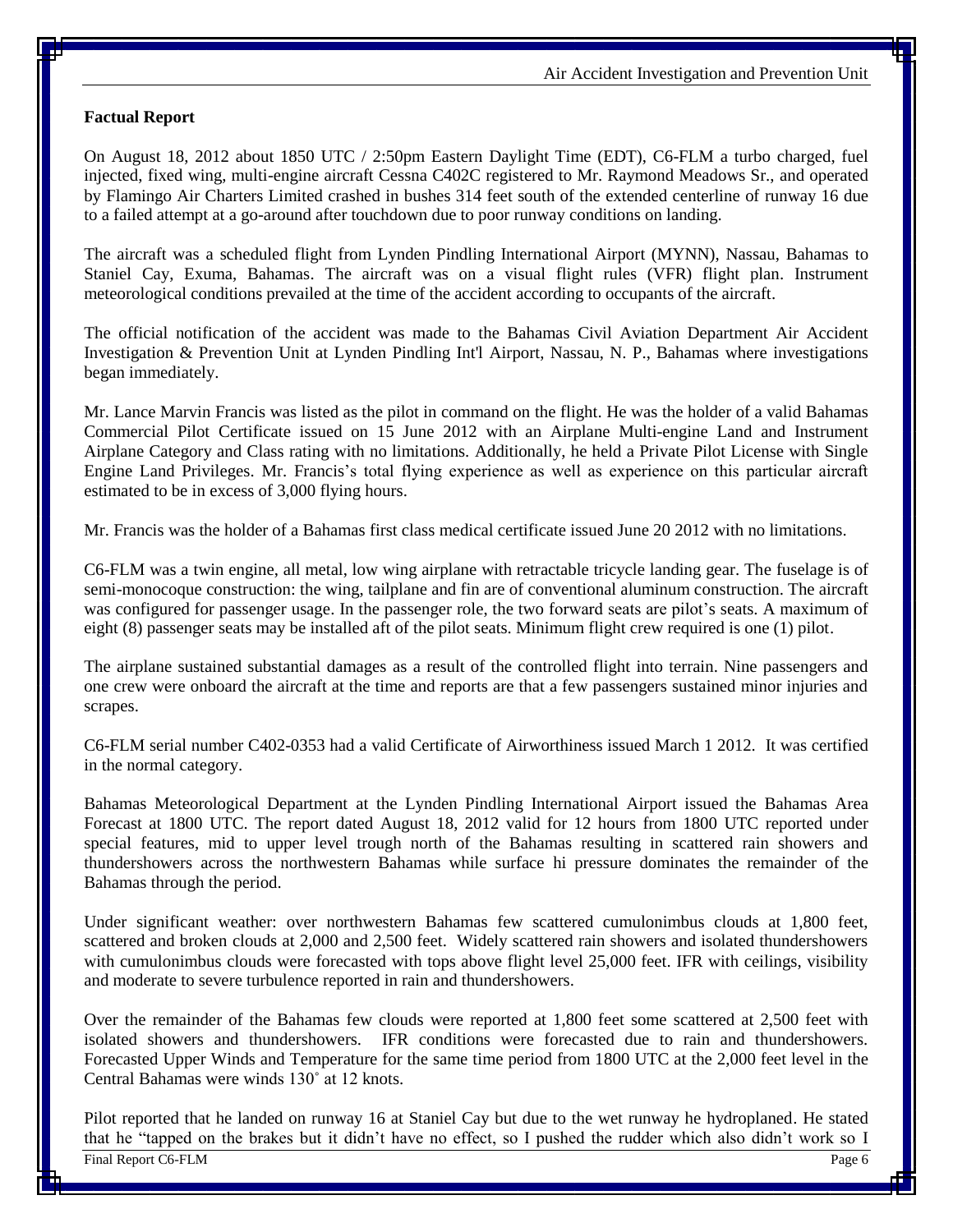pushed full power, selected flaps up, reached 95 knots and proceeded with the takeoff." The pilot stated that he got airborne and was about 20 to 30 feet but crashed shortly thereafter.

According to two occupants of the aircraft the rain was really hard at the time they touched down, so hard that they could not see outside their windows. They further stated that on touchdown, the aircraft slid and was obviously out of control and then the pilot took off again and shortly thereafter they were hitting trees until the aircraft came to a stop at which time the pilot got out thru the window next to him and opened the back door, helped the passengers out and advised them to move away from the plane as the smell of gasoline was present. They estimated that the pilot took off again about  $\frac{1}{2}$  to  $\frac{3}{4}$  way down the runway.

Investigation revealed that the aircraft crashed shortly after takeoff, landing gears were still extended. However, flaps were retracted. The investigation further revealed that this accident was not a runway excursion as the aircraft had already cleared the end of the runway. The first trees that made impact with the aircraft were approximately 7 feet high, so it is estimated that the aircraft was less than 10 feet above the surface when it made contact with trees. Average height of trees in the immediate area surrounding the crash site was approximately 9 feet.

The early retraction of flaps may have played a pivotal role in the aircraft not being able to gain adequate altitude to clear the trees at the end of the runway. Additionally, the fact that the decision to initiate a go around in heavy rain showers, from a wet runway, when more than half of the runway was already behind the aircraft, insufficient runway remained for the aircraft to build up the required momentum for continued flight.

The aircraft came to rest at coordinates N24°42'009" and W076°16'381" some 341 feet from the extended centerline of runway 16 on a heading of 163<sup>°</sup>. First contacts with trees were made 147 feet from the end of the runway at coordinates  $N24^{\circ}09'922"$  and  $W076^{\circ}26'272"$ .

The causal factors in this investigation has been determined as

- Poor judgment exercised in continuing an approach to a short, wet runway
- Poor judgment exercised in attempting a go around after touchdown with insufficient runway remaining
- Unfamiliarity with aircraft systems
- Unfamiliarity with aircraft performance
- Unfamiliarity with weather phenomenon  $\bullet$

Contributing factor in this accident has been determined as

- Weather
- Pilot decision making abilities

As a result of this accident the following recommendations were made to the Flight Standards Inspectorate;

- 1. Immediately advise Mr. Francis, the pilot of C6-FLM that he not exercise the privileges of his license CP620 in commercial operations.
- 2. Immediately notify management of Flamingo Air Limited not to roster Mr. Francis for any commercial flights pending the outcome of this investigation.
- 3. Schedule an audit of Flamingo Air Limited (operations and maintenance)
- 4. Conduct a re-examination of pilot before he be allowed to operate in commercial air transport for Flamingo Air Limited or any other carrier that conducts commercial air transport.
- 5. Re-examination needs to be focused on aircraft systems, performance and decision-making and weather phenomenon, as these areas seem to be poorly understood by the pilot based on the interview conducted with him.
- 6. Flamingo Air Limited should be required to amend or institute policies and training on decision making, areas of operations and reinforce aircraft systems and performance into a ground school that must be accomplished on a bi-annual basis. From interviews conducted with management it appears that Flamingo